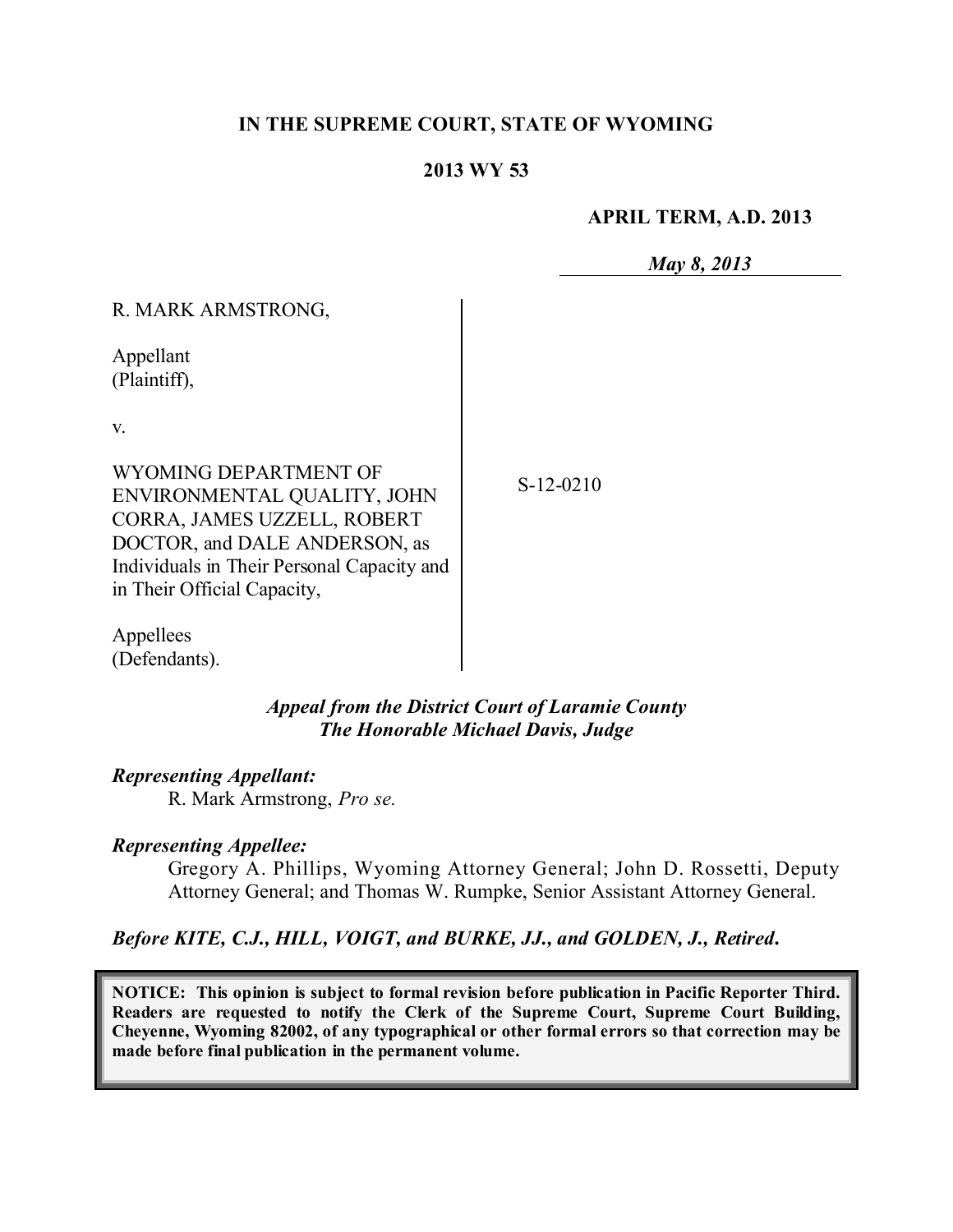**HILL,** Justice.

[¶1] R. Mark Armstrong challenges an order dismissing his breach of contract claims against the State of Wyoming's Department of Environmental Quality (DEQ). We dismiss his appeal.

## **ISSUES**

[¶2] Armstrong identifies twelve issues, but his argument seems to be limited to three basic questions for this Court, which we rephrase as follows:

- 1. Regarding the breach of contract, Armstrong claims the DEQ breached a settlement agreement by treating his resignation as unconditional and failing to satisfy the conditions. Further, because Armstrong's resignation was included in the settlement offer, the governor of Wyoming should have approved the settlement. Also, the Wyoming Governmental Claims Act does not bar his contract claims.
- 2. Armstrong asserts that the State should be estopped from raising *res judicata* as a defense, and further, judicial estoppel should preclude the State from claiming the breach of contract issues were decided in federal court.
- 3. In his third and final argument, Armstrong discusses his defamation claims, claiming that defamation affected his ability to acquire and maintain employment.

## **FACTS**

[¶3] In January of 2005, the DEQ hired Armstrong as an environmental analyst. Armstrong alleges that during the course of his employment, he learned that his supervisor, Dale Anderson, was improperly influencing a permitting decision involving a Casper landfill, which Anderson's wife managed. According to Armstrong, he informed the director of DEQ, John Corra, and other government officials about the alleged improprieties. The DEQ terminated Armstrong on June 5, 2007, on the ground that he improperly incurred approximately \$2,500.00 in personal charges on a state-issued cell phone. Armstrong challenged his termination, claiming that the ground was pretext. The Office of Administrative Hearings (OAH) heard the case and in February of 2008, it reinstated Armstrong to his original position with the DEQ. The DEQ sought review of that decision in district court.

[¶4] In the meantime, in July of 2008, Armstrong accepted a job in Montana. He did not respond to the DEQ's offer to settle all claims for \$85,000.00. On August 28, 2008,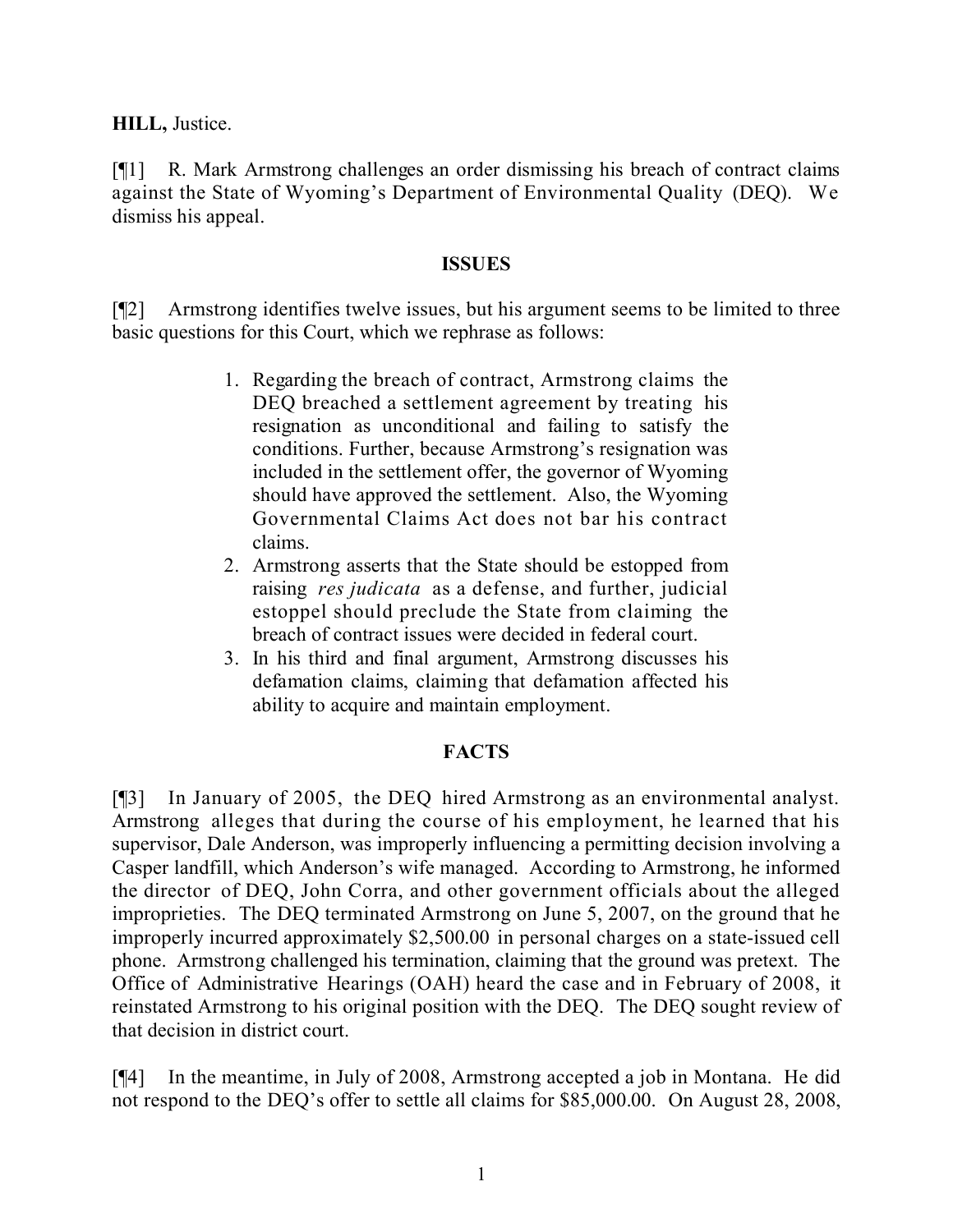the DEQ notified Armstrong that it was accepting his resignation because he had taken the Montana job. According to the DEQ, it paid Armstrong his backpay, minus appropriate deductions. In the pending (at the time) district court case, the DEQ withdrew its petition for review, and the court later dismissed Armstrong's cross-petition. Armstrong filed an appeal with this Court, which this Court dismissed in February of 2009.

[¶5] Armstrong then filed suit in federal district court in May of 2009 claiming that the DEQ's failure to comply with the conditions of his proffered resignation constituted wrongful termination. In March of 2010, the federal court dismissed Armstrong's lawsuit ruling that, among other things, Armstrong's settlement offer did not become an enforceable contract under Wyoming law. Armstrong then appealed but the Tenth Circuit affirmed. *See Armstrong v. Wyo. ex rel. Dep't of Envtl. Quality,* 408 Fed. Appx. 136 (10th Cir. 2010).

[¶6] Dissatisfied with his results to that point, Armstrong began preparing for another State court case, which is the present matter before this Court. In January of 2011, Armstrong mailed a letter to the governor of Wyoming. In November of 2011, he filed a notice of claim with the division of the Department of Administration and Information as required by Wyo. Stat. Ann. § 1-39-113(c) (LexisNexis 2011). On December 29, 2011, Armstrong filed his lawsuit in district court. Against several named defendants which included the DEQ and multiple individuals, Armstrong alleged, among other things, breach of contract and breach of the purported settlement agreement. He also alleged "Libel Slander Defamation" and age discrimination. The DEQ filed a motion to dismiss, which the court granted. In its order, the court ruled that Armstrong's clams were barred by the two-year statute of limitations in the Wyoming Governmental Claims Act. Furthermore, the "matter was decided in federal district court." Also, any defamation claims were also barred by statute of limitations contained in Wyo. Stat. Ann. § 1-3- 105(a)(v) (LexisNexis 2011).

[¶7] This appeal followed.

# **DISCUSSION**

[¶8] This Court recognizes the time and effort that Armstrong has spent in pursuing his claims against the DEQ. However, as we have stated many times before, although this Court has spoken to a certain leniency afforded *pro se* litigants,

> … blatant disregard of our rules of procedure cannot and will not be condoned. When a brief fails to present a valid contention supported by cogent argument or pertinent authority, "we consistently have refused to consider such